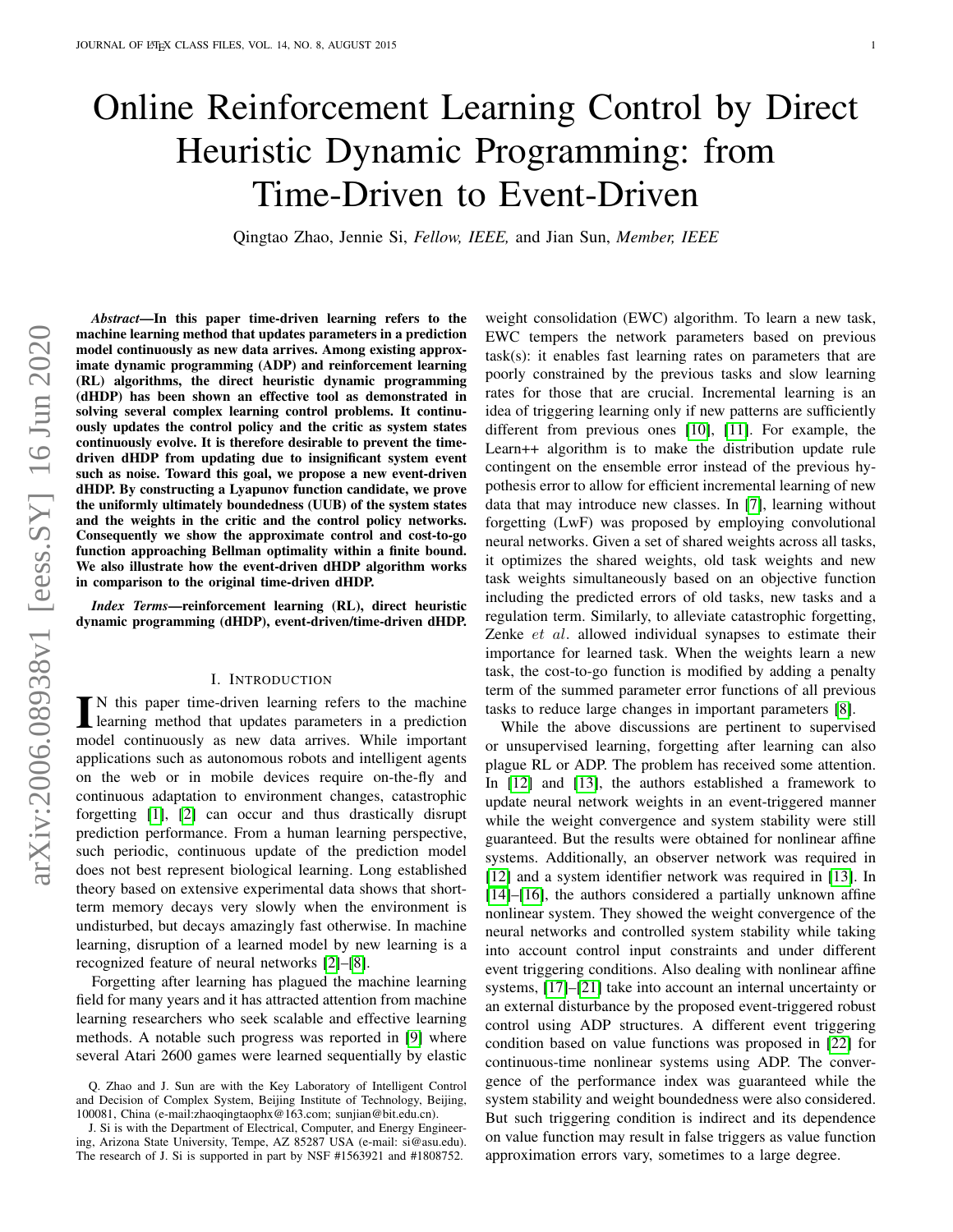Among different ADP algorithms [\[23\]](#page-5-14), [\[24\]](#page-5-15), heuristic dynamic programming (HDP) provides a basic structural framework of adaptive critic designs to approximate the cost-to-go function and the optimal control policy at the same time [\[25\]](#page-5-16). Such design approach has shown great promise to ameliorate the curse of dimensionality in dynamic programming. Among HDP algorithms, the dHDP [\[26\]](#page-5-17) is an online continual learning method that is intuitive and was motivated to be scalable and effective in solving realistic, large scale decision and control problems. Since its introduction, it has been applied to some complex control problems such as Apache helicopter stabilization and tracking control [\[27\]](#page-5-18), [\[28\]](#page-5-19), damping low frequency oscillation in large power systems [\[29\]](#page-5-20), and most recently, robotic prosthesis control tested on amputee subjects [\[30\]](#page-5-21). However as previously described, we also noticed parameter drift due to continuous updates of learned neural networks [\[30\]](#page-5-21), [\[31\]](#page-5-22). To avoid learning from undesired sensor and actuator noise as well as external disturbance, the control designs included a termination condition on the action and the critic network after sufficient learning of the control tasks during real life experimentation.

It is therefore desirable to have a systematic RL control method that would only update a prediction model by significant learning events but not by uncertain events or noise. And preferably, such learning should not (significantly) compromise the performance of the learned model. In this paper, we aim to develop an easy-to-implement event-based dHDP to update the policy and critic network weights driven by events directly reflected in system states.

Our proposed work differs from and introduces new results beyond [\[12\]](#page-5-7)–[\[22\]](#page-5-13). Almost all previous event-triggered ADP algorithms were developed for continuous-time systems including [12]-[22], which also only deal with nonlinear dynamics that can be described as affine systems. Among the few existing works for discrete-time systems, Sahoo et al. [\[32\]](#page-5-23) proposed a near optimal event-driven control for nonlinear systems using an ADP structure under some assumptions. However, this method was again, only applicable for affine systems and an identifier neural network was also necessary. More recently, Ha et al. [\[33\]](#page-6-0) investigated an event based controller for affine discrete-time systems with constrained inputs. The stability of the systems was guaranteed with Lyapunov analysis tools but the approximation errors of the neural networks were ignored. Additionally, a third model neural network was needed. In [34], the authors proved the convergence of the weights for general discrete-time systems in an input to state stable framework but a model neural network was still needed.

In this paper, our event-driven dHDP algorithm and its analysis represents new contributions to the important problem of event-driven ADP in the following aspects.

- Compared with previous works [\[12\]](#page-5-7)–[\[22\]](#page-5-13), [\[32\]](#page-5-23), [\[33\]](#page-6-0), which require the nonlinear dynamics under consideration to be described as affine systems, our event-driven dHDP is applicable to general, discrete-time nonlinear systems.
- Compared with [\[32\]](#page-5-23)–[\[34\]](#page-6-1) which require an identifier neural network in the controller design, our event-driven dHDP directly learns from data without the requirement

of learning a dynamic system model either online or offline. Consequently the algorithm is easy to implement. Our previously demonstrated successes of time-driven dHDP in several important applications [\[27\]](#page-5-18)–[\[31\]](#page-5-22) speaks to the importance of an easy-to-implement algorithm.

• In addition to introducing a new, event-driven dHDP algorithm in this paper, we show the UUB of the neural network weights, the approximate solution to the Bellman equation approaching that of the Bellman optimality equation, and the stability of the controlled system. Our work is one of the few works that consider discrete-time nonlinear systems. Compared to those existing works addressing discrete-time nonlinear systems [\[32\]](#page-5-23)–[\[34\]](#page-6-1), we require fewer and/or milder assumptions. As such, our algorithm provides additional ease of implementation in applications and makes our results less conservative.

# II. PROBLEM FORMULATION

Consider a general nonlinear discrete-time system with unknown dynamics

$$
x(k+1) = f(x(k), u(k)),
$$
 (1)

where  $x \in \mathbb{R}^m$  is the system state and  $u \in \mathbb{R}^n$  system input. **Assumption 1:** System (1) is controllable.  $x(k) = 0$  is a unique equilibrium point and  $f(0, 0) = 0$ .

In time-driven ADP, a control input  $u(k)$  is generated at each sampling time k as a function of system state  $x(k)$ . In event-driven ADP, which is considered in this paper, the control input is updated only when there is a driving event reflected in system states going beyond a threshold. As such, the control inputs will be kept constant in a zero-order holder (ZOH) after a driving event time instant. We define the event indices as  $\{\delta_k\}_{k=0}^{\infty}$  ( $\delta_0 = 0$ ). The control law can then be represented as

$$
u(k) = u(\delta_k), \forall \delta_k \leq k < \delta_{k+1}.\tag{2}
$$

We introduce the event-driven state error as

$$
e(k) = x(\delta_k) - x(k), \forall \delta_k \leq k < \delta_{k+1}.\tag{3}
$$

Then system (1) can be rewritten as

$$
x(k+1) = f(x(k), u(e(k) + x(k)).
$$
 (4)

Let the event instants be determined by the following condition

$$
\parallel e(k) \parallel \leq e_T, \tag{5}
$$

where  $e_T$  is a time varying threshold variable that will be investigated in next section.

Consider the following cost-to-go function with eventdriven control

$$
V(x(k)) = \sum_{j=k}^{\infty} r(x(j), u(x(j) + e(j))),
$$
 (6)

where

$$
r(x(k), u(x(k) + e(k)) = r(x(k), u(x(\delta_k)) = xT(k)Qx(k) + uT(x(\delta_k))Ru(x(\delta_k)).
$$
 (7)

In the above equation, both  $Q$  and  $R$  are positive definite matrices whose maximum eigenvalue and minimum eigenvalue are  $\lambda_{max}(\cdot)$  and  $\lambda_{min}(\cdot)$ , respectively. For simplicity, we denote  $r(x(k), u(x(\delta_k))$  as  $r(k)$ .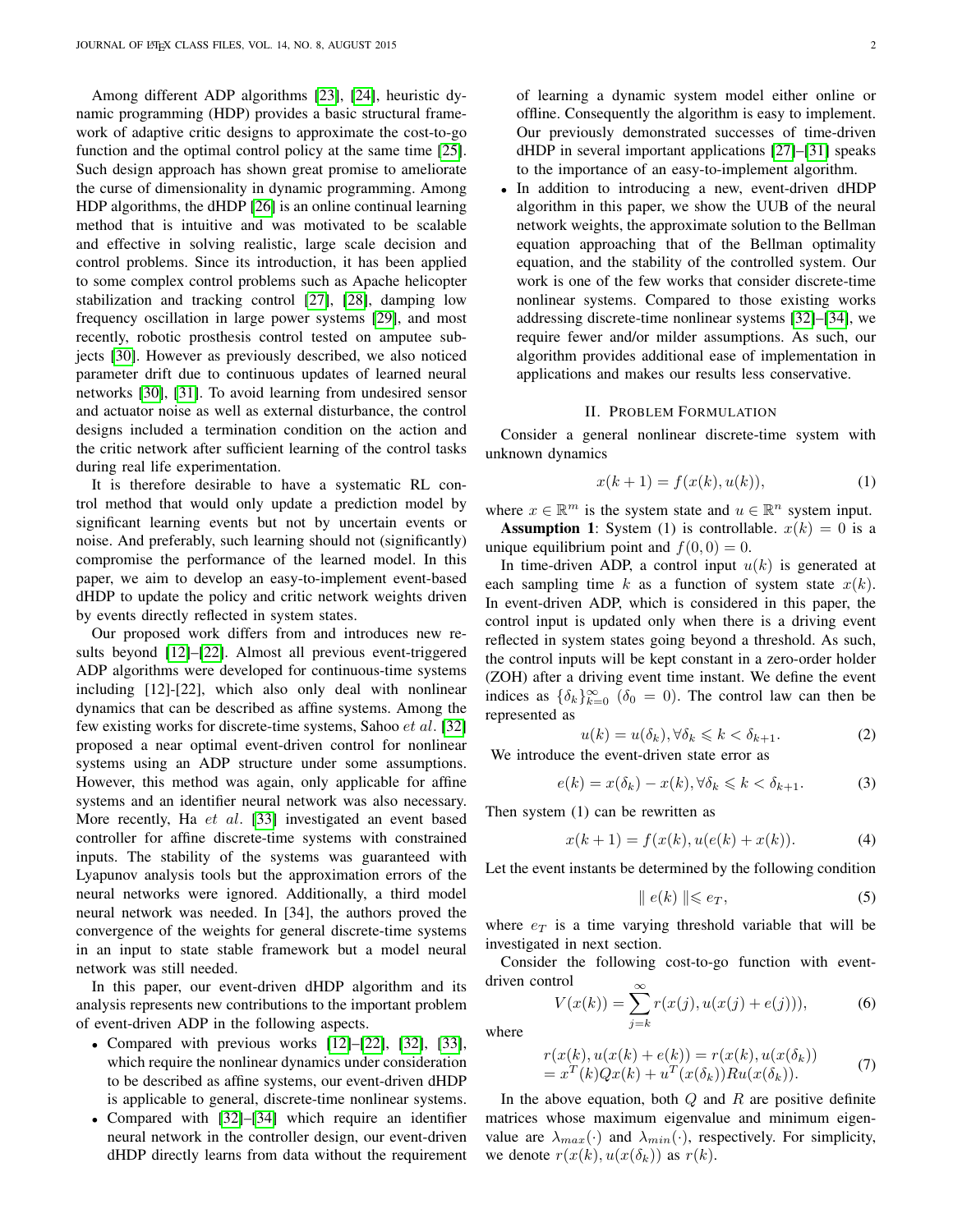Note that the  $V(x(k))$  reflects a measure of the performance index at state  $x(k)$  and satisfies the Bellman equation

$$
V(x(k)) = r(k) + V(x(k+1)).
$$
 (8)

From Bellman's optimality principle, the optimal cost-to-go function is therefore

$$
V^*(x(k)) = \min_{u(x(\delta_k))} \{r(k) + V^*(x(k+1))\}.
$$
 (9)



Fig. 1. The relationship between event time instants  $\delta_k$  and general time k is shown in the upper left corner. As Eq. (2) and Eq. (3) show, only at event time instants  $\delta_k$ , the state  $x(k) = x(\delta_k)$  is used to update  $u(\delta_k)$ . At other time instants, the ZOH element provides the needed control input to interact with the system. Correspondingly as shown in Eq. (14) and Eq. (17), the weights in the critic and action networks learn at event time instants  $k = \delta_k$  and remain unchanged without triggering event. The critic network approximates the cost-to-go as a function of  $x(\delta_k)$  and  $u(\delta_k)$ , while the action network approximates the input control as a function of  $x(\delta_k)$ .

To achieve event-driven learning control by dHDP, we adopt the architecture as shown in Fig. 1, where both the critic network and the action network are universal approximating neural networks. The nonlinear thresholding functions  $\phi_c(.)$ and  $\phi_a(.)$  in the hidden layer are hyperbolic tangents. We use  $\tau_c(k), \tau_a(k)$  and  $\omega_c(k), \omega_a(k)$  to denote the input-to-hidden layer weights and the hidden-to-output layer weights for the critic and the action networks, respectively.

Given Fig. 1, we consider the approximate cost-to-go function  $\hat{V}(x(k))$  and the approximate input  $\hat{u}(k)$  of the following form,

$$
\hat{V}(x(k)) = \hat{\omega}_c^T(k)\phi_c(k),\tag{10}
$$

$$
\hat{u}(k) = \hat{\omega}_a^T(k)\phi_a(k). \tag{11}
$$

In this paper, the input-to-hidden layer weights  $\tau_c(k)$ ,  $\tau_a(k)$ are chosen initially at random and kept constants as was the case in [\[35\]](#page-6-2) and only the output layer weights  $\omega_c(k), \omega_a(k)$ are updated during learning. As shown in [\[35\]](#page-6-2), such neural networks can be universally approximating.

The critic network weights are updated in order to minimize the following approximation error,

$$
E_c(k) = \frac{e_c^T(k)e_c(k)}{2},
$$
\n(12)

$$
e_c(k) = \hat{V}(x(k)) - [\hat{V}(x(k-1) - r(k-1)].
$$
 (13)

Under the event-driven learning mechanism (2), learning and adaptation takes place only at event instants, i.e.,  $k = \delta_k$  and the control input holds as a constant during the event intervals. Then the critic network weights are updated as

$$
\hat{\omega}_c(k+1) = \begin{cases}\n\hat{\omega}_c(k) - l_c \phi_c(k) [\hat{\omega}_c^T(k) \phi_c(k) + r(k-1) \\
-\hat{\omega}_c^T(k-1) \phi_c(k-1)]^T, & k = \delta_k \\
\hat{\omega}_c(k), & \delta_k < k < \delta_{k+1}, \text{ (14)}\n\end{cases}
$$

where  $l_c$  denotes the learning rate of the critic network.

Similar to [\[26\]](#page-5-17), the action network weights are adjusted to minimize the following approximation error:

$$
E_a(k) = \frac{e_a^T(k)e_a(k)}{2},
$$
\n(15)

$$
e_a(k) = \hat{V}(x(k)).\tag{16}
$$

Similar to the critic network, the action network weights are updated as follows considering that the weight updates are driven by significant events in the system states.

$$
\begin{aligned}\n\widehat{\omega}_{a}(k+1) &= \begin{cases}\n\widehat{\omega}_{a}(k) - l_{a}\phi_{a}(k)[\widehat{\omega}_{c}^{T}(k)C(k)] \\
\times [\widehat{\omega}_{c}^{T}(k)\phi_{c}(k)]^{T}, & k = \delta_{k} \\
\widehat{\omega}_{a}(k), & \delta_{k} < k < \delta_{k+1},\n\end{cases} \\
\end{aligned}
$$

where  $l_a$  denotes the learning rate of the action network and the components of  $C(k) \in \mathbb{R}^{N_{hc} \times n}$  are expressed as

$$
C_{li}(k) = \frac{1}{2}(1 - \phi_{c_l}^2(k))\tau_{c_{l,m+i}},
$$
  
\n
$$
l = 1, \cdots, N_{hc}, i = 1, \cdots, n,
$$
\n(18)

where  $l$  and  $i$  are the indices of the hidden and input neurons, while  $m$  and  $n$  denote the dimension of system state and input.

We refer the critic and action update rules in (14) and (17) as event-driven dHDP. Let  $\omega_c^*$  and  $\omega_a^*$  be the optimal weights of the critic network and the action network, respectively, i.e.,

$$
\omega_c^* = \arg \min_{\omega_c} ||\hat{V}(x(k)) - [\hat{V}(x(k-1) - r(k-1)]||, \text{ (19)}
$$

$$
\omega_a^* = \arg \min_{\omega_a} ||\hat{V}(x(k))||.
$$

Then we have

$$
V^*(x(k)) = \omega_c^{*T}(k)\phi_c(k) + \epsilon_c,
$$
\n(21)

$$
u^*(k) = \omega_a^{*T}(k)\phi_a(k) + \epsilon_a,\tag{22}
$$

where  $V^*(x(k))$  and  $u^*(k)$  denote the optimal cost-to-go function and optimal control input, while  $\epsilon_c$  and  $\epsilon_a$  are the neural network reconstruction errors of the critic network and the action network, respectively.

### III. MAIN RESULTS

As previously described, our goal is to devise a dHDPbased ADP online learning method that adapts the action and the critic weights during significant system events reflected in system states. That is to say that learning and adaptation does not necessarily take place regularly at each sampling time when an observation is made. We therefore will provide a sufficient condition under which learning takes place as driven by events while the closed-loop system stability is guaranteed.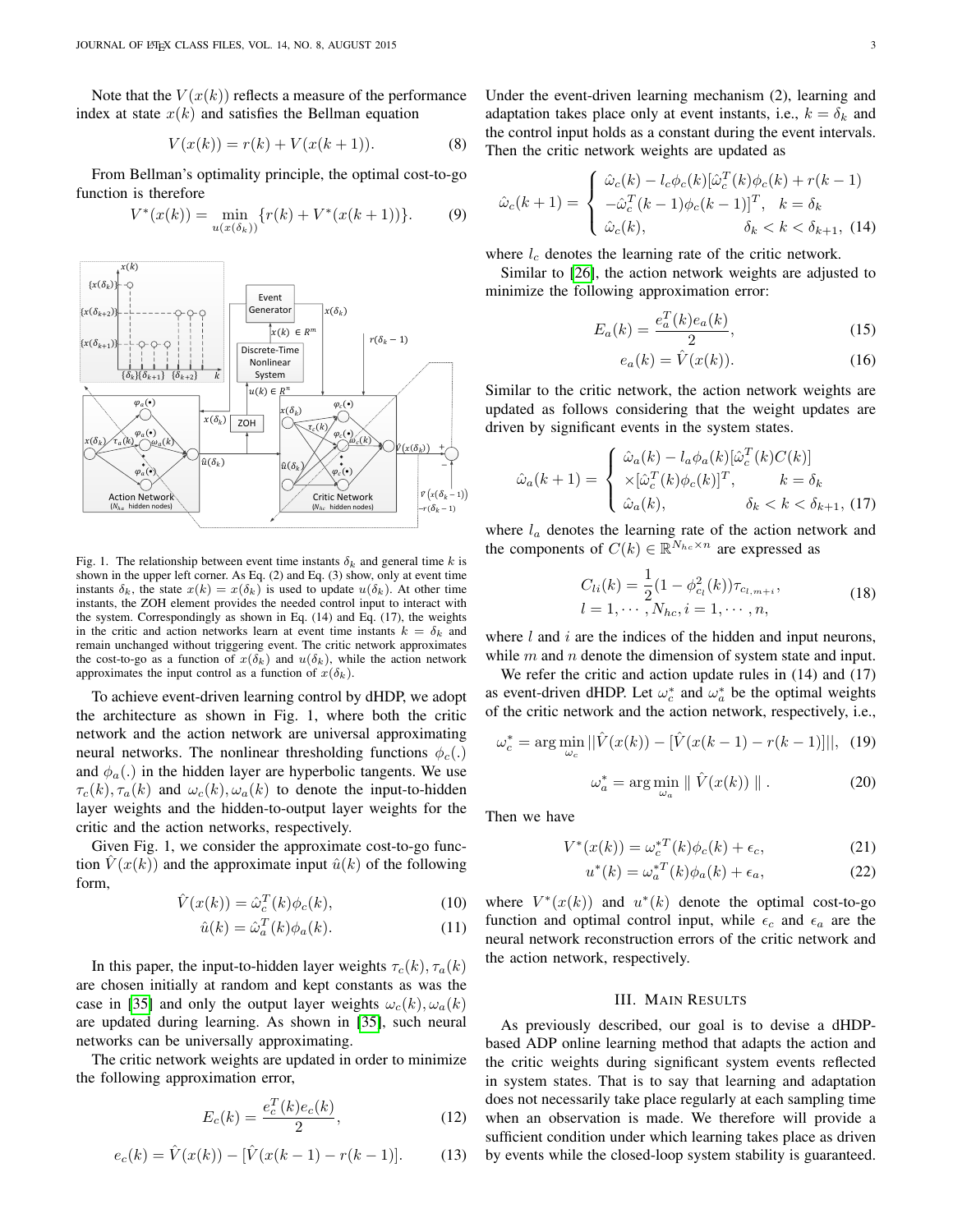Specifically we will show that both the weight parameters and the system states will remain UUB.

We define the weight estimation errors and some auxiliary variables as follows:

$$
\begin{aligned}\n\tilde{\omega}_c(k) &= \hat{\omega}_c(k) - \omega_c^*, \\
\xi_c(k) &= (\hat{\omega}_c(k) - \omega_c^*)^T \phi_c(k) = \tilde{\omega}_c^T(k) \phi_c(k), \\
\tilde{\omega}_a(k) &= \hat{\omega}_a(k) - \omega_a^*, \\
\xi_a(k) &= (\hat{\omega}_a(k) - \omega_a^*)^T \phi_a(k) = \tilde{\omega}_a^T(k) \phi_a(k).\n\end{aligned} \tag{23}
$$

Assumption 2: For the critic network and the action network, the optimal weights, the activation functions and the reconstruction errors are bounded, i.e.,  $\parallel \omega_c^* \parallel \le \omega_{cm}$ ,  $\parallel \omega^*_a \parallel \leqslant \omega_{am}, \parallel \phi_c \parallel \leqslant \phi_{cm}, \parallel \phi_a \parallel \leqslant \phi_{am}, \parallel \epsilon_c \parallel \leqslant \epsilon_{cm},$  $\|\epsilon_a\|\leq \epsilon_{am}$ . Besides, the activation function  $\phi_a$  is Lipschitz continuous and satisfies

$$
\| \phi_a(x_1) - \phi_a(x_2) \| \le L_a \| x_1 - x_2 \|, \qquad (24)
$$

for all  $x_1, x_2 \in \Omega$  where  $L_a$  is a positive constant and  $\Omega$  is the domain of function  $f(x, u)$ .

Theorem 1: Consider nonlinear system (1) and let Assumptions 1-2 hold. Let the critic and action network weights update iteratively according to (14) and (17) if a learning event occurs based on the following event-driven state error criterion (25),

$$
\|e(k)\|^2 \leq \frac{\lambda_{min}(Q)\beta}{2\lambda_{max}(R)\|\hat{\omega}_a\|^2 L_a^2} \|x(k)\|^2, \qquad (25)
$$

and let the learning rates of the action and critic networks satisfy

$$
l_c < \frac{1}{\|\phi_c(k)\|^2}, \quad l_a < \frac{1}{\|\phi_a(k)\|^2},\tag{26}
$$

then we have the following results:

- 1. The errors between the optimal network weights  $\omega_c^*$ ,  $\omega_a^*$ and their estimates  $\hat{\omega}_c(k)$  and  $\hat{\omega}_a(k)$  are UUB.
- 2. The control  $u(k)$ , which is parameterized by  $\omega_a(k)$ , is a stabilizing control to guarantee the UUB of the nonlinear system under the proposed event-driven dHDP algorithm. *Proof:* We consider the following two cases.

*Case*1: No learning event is observed at time instant  $k$ . Consider the Lyapunov function candidate defined as follows:

$$
L(k) = L_1(k) + L_2(k) + L_3(k) + L_4(k), \qquad (27)
$$

where

$$
L_1(k) = \frac{1}{l_c} tr[\tilde{\omega}_c^T(k)\tilde{\omega}_c(k)], \quad L_2(k) = \frac{1}{\gamma l_a} tr[\tilde{\omega}_a^T(k)\tilde{\omega}_a(k)],
$$
  

$$
L_3(k) = \frac{1}{2} ||\xi_c(k-1)||^2, \qquad L_4(k) = V(x(k)).
$$

As  $\tilde{\omega}_c(k+1) = \tilde{\omega}_c(k)$  and  $\tilde{\omega}_a(k+1) = \tilde{\omega}_a(k)$ , we find  $\triangle L_1(k) = \triangle L_2(k) = 0.$ 

$$
\Delta L_3(k) = \frac{1}{2} [\|\xi_c(k)\|^2 - \|\xi_c(k-1)\|^2],
$$
\n(28)  
\n
$$
\Delta L_4(k) = V(x(k+1)) - V(x(k)) = -r(k)
$$
\n
$$
= -x^T(k)Qx(k) - u^T(x(\delta_k))Ru(x(\delta_k))
$$
\n
$$
= -x^T(k)Qx(k) - \{-[u^*(x(k)) - u(x(\delta_k))]\}
$$
\n
$$
+ u^*(x(k))\}^T R\{-[u^*(x(k)) - u(x(\delta_k))] + u^*(x(k))\}
$$
\n
$$
= -x^T(k)Qx(k) - u^{*T}(x(k))Ru^*(x(k))
$$
\n
$$
-[u^*(x(k)) - u(x(\delta_k))]^T R[u^*(x(k)) - u(x(\delta_k))]
$$
\n(29)

From (22), we have

$$
u^*(x(k)) - u(x(\delta_k)) = \omega_a^{*T}(k)\phi_a(k) + \epsilon_a - \hat{\omega}_a^{T}(k)\phi_a(x(\delta_k))
$$
  
=  $\hat{\omega}_a^{T}(k)[\phi_a(x(k)) - \phi_a(x(\delta_k))] - \xi_a(k) + \epsilon_a.$  (30)

Substituting (24) and (30) into (29), we obtain

$$
\Delta L_4(k) \leqslant -x^T(k)Qx(k) + \lambda_{max}(R) ||u^*(x(k))||^2
$$
  
+ 
$$
\lambda_{max}(R)[\hat{\omega}_a^T(k)[\phi_a(x(k)) - \phi_a(x(\delta_k))]
$$
  
- 
$$
\tilde{\omega}_a^T(k)\phi_a(x(k)) + \epsilon_a]^2
$$
  

$$
\leqslant -\lambda_{max}(Q) ||x(k)||^2 + 2\lambda_{max}(R) ||\hat{\omega}_a||^2 L_a^2 ||e(k)||^2
$$
  
+ 
$$
6\lambda_{max}(R)(\omega_{am}^2\phi_{am}^2 + \epsilon_{am}^2).
$$
 (31)

Recall  $(25)$ , from  $(28)$  and  $(31)$ , we have

$$
\Delta L(k) \leqslant -(1-\beta)\lambda_{min}(Q) \parallel x(k) \parallel^{2} + D_{1m}^{2}, \qquad (32)
$$

where

$$
D_{1m}^2 = 6\lambda_{max}(R)(\omega_{am}^2 \phi_{am}^2 + \epsilon_{am}^2) + 2\omega_{cm}^2 \phi_{cm}^2.
$$
 (33)

If

$$
\|x(k)\| > \frac{D_{1m}}{\sqrt{(1-\beta)\lambda_{min}(Q)}},\tag{34}
$$

the first difference  $\Delta L(k) \leq 0$ . This demonstrates that the closed-loop system state and the weight estimation errors are UUB in this case.

 $Case2$ : A learning event is observed at time instant  $k$  with an event index  $\delta_k$ . In this case, the weights of the critic network and the action network will be updated using (14) and (17). With the same Lyapunov function candidate (27) and a similar derivation as Theorem 4.3 in [\[35\]](#page-6-2), we have

$$
\Delta L(k) \leqslant -\left(\frac{1}{2} - \frac{4}{\gamma}\right) ||\xi_c(k)||^2 - \lambda_{max}(Q) ||x(k)||^2 + D_{2m}^2,
$$
  

$$
D_{2m}^2 = (12 + \frac{4}{\gamma})\omega_{cm}^2 \phi_{cm}^2 + \frac{4}{\gamma}\omega_{cm}^2 C_m^2 \omega_{am}^2 \phi_{am}^2 + 8r_m^2
$$
 (35)

where  $C_m$  and  $r_m$  are the upper bounds of  $C(k)$  and  $r(k)$  in (18) and (7), respectively, and  $\gamma > 8$  is a weighting factor. If

$$
|| x(k) || > \frac{D_{2m}}{\sqrt{\lambda_{min}(Q)}}
$$
 or  $|| \xi_c(k) || > \frac{D_{2m}}{\sqrt{(\frac{1}{2} - \frac{4}{\gamma})}}$ , (36)

the first difference  $\Delta L(k) \leq 0$ .

From Case 1 and Case 2, we conclude that the closedloop system state and the errors between the optimal network weights  $\omega_c^*$ ,  $\omega_a^*$  and their respective estimates  $\hat{\omega}_c(k)$  and  $\hat{\omega}_a(k)$ are UUB. This completes the proof. Г

Remark 1: Theorem 1 presents a sufficient condition to guarantee the stability of an event-driven dHDP controlled system with learning realized in the critic and action neural networks. Without any special constraints on the nonlinear system, we have obtained a system boundedness result under a few mild assumptions. As there exist unavoidable approximation errors in both the cost-to-go function and the input control, Theorem 2 below examines how an approximate solution of the Bellman optimality equation can be achieved within a finite approximation error.

Theorem 2: Under the same conditions as in Theorem 1, the Bellman optimality equation is approximated within a finite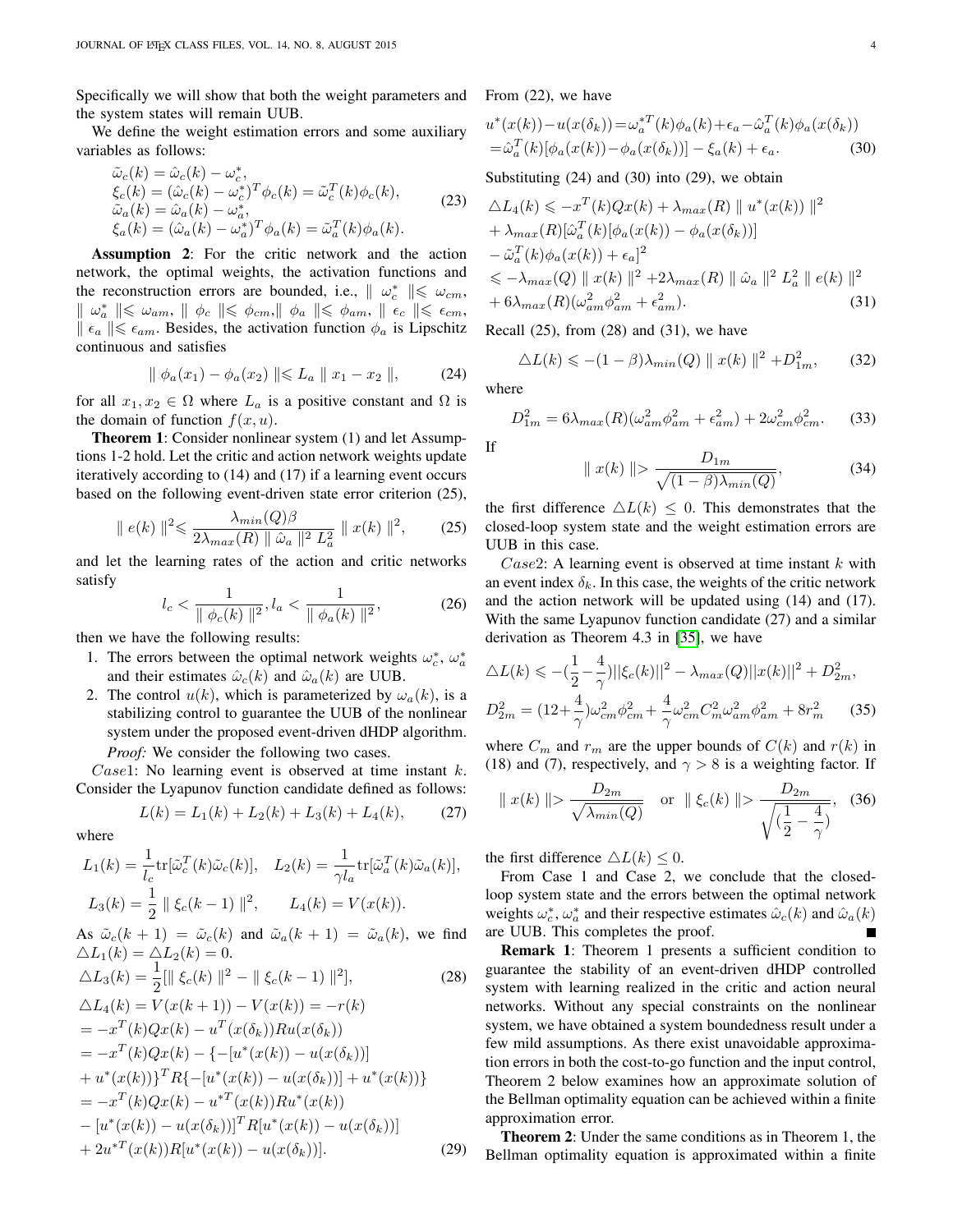approximation error. Meanwhile, the adopted control law  $\hat{u}(k)$ is uniformly convergent to a finite neighborhood of the optimal control  $u^*(k)$ .

*Proof:* From the approximate cost-to-go in equation (10) for the Bellman equation (8) and the optimal cost-to-go expressed in approximation form (21) for the Bellman optimality equation (9), we have

$$
\|\hat{V}(x(k)) - V^*(x(k))\| = \|\hat{\omega}_c^T(k)\phi_c(k) - \omega_c^{*T}(k)\phi_c(k)
$$
  
\n
$$
-\epsilon_c \|\leq \|\tilde{\omega}_c(k)\|\phi_{cm} + \epsilon_c \leq \hat{\epsilon}_c.
$$
 (37)

Similarly, from (11) and (22), we have

$$
\parallel \hat{u}(k) - u^*(k) \parallel \leq \parallel \tilde{\omega}_a(k) \parallel \phi_{am} + \epsilon_a \leq \hat{\epsilon}_a. \tag{38}
$$

This comes directly as  $\|\tilde{\omega}_c(k)\|$  and  $\|\tilde{\omega}_a(k)\|$  are both UUB as shown in Theorem 1. This demonstrates that the Bellman optimality is achieved within finite approximation errors. п

# IV. AN ILLUSTRATIVE EXAMPLE

In this section, we use a numerical example to demonstrate the theoretical results in this paper and differences between event-driven dHDP and its time-driven counter part. The unknown system dynamics are assumed to be generated from the following equation,

$$
\begin{bmatrix} x_1(k+1) \\ x_2(k+1) \end{bmatrix} = \begin{bmatrix} 0.9996x_1(k) + 0.0099x_2(k) \\ -0.0887x_1(k) + 0.99x_2(k) \end{bmatrix} + \begin{bmatrix} 0 \\ 0.1u(k) \end{bmatrix}.
$$

Now we try to stabilize this system by the proposed eventdriven dHDP algorithm. For both the critic neural network and the action neural network, we set the number of hidden layer nodes to  $N_{hc} = N_{ha} = 6$ . From Theorem 1, the learning rates of these two neural networks should satisfy equation (26). In this simulation, we choose  $l_a = l_c = 0.1$ . The initial condition of the system state is set as  $x(0) = [-1, 1]^T$ . The RL signal is  $r(k) = x^T(k)I_mx(k) + u^T(k)(0.1I_n)u(k)$ , where  $I_m$  and  $I_n$ are identity matrices. The initial weights of both the critic and the action neural network are set randomly within  $[-0.4, 0.4]$ . For the learning event condition (25), we choose different  $\beta$ values where  $\beta = 0$  corresponds to time-driven dHDP as in [\[26\]](#page-5-17).

Dynamic system state trajectories under different eventdriven learning conditions (i.e., different  $\beta$  values) are shown in Fig. 2. As expected, little difference is noticed between the event-driven dHDP and the time-driven dHDP when  $\beta$  is small. Also as expected, the controlled system state trajectories deviate further from those controlled by the time-driven dHDP as  $\beta$  increases. Fig. 3 illustrates reduced numbers of learning events and consequently degraded learning control responses as  $\beta$  increases.

Next, we illustrate how event-driven dHDP may be used as an effective tool to prevent converged critic and action network weights from drifting too far from the learned controller due to inevitable noise in the state measurements.

This simulation entails 500 time steps, the first 100 of which are for training the critic and action weights. During this period, the weights are updated at each time instant  $k$ while the system dynamics are not subject to any noise. From time step 101 to 300, we introduce random Gaussian white noise  $\omega_k \sim N(\omega_0, 1)$  with  $\omega_0 = 0.1$  into the system. Then



Fig. 2. State trajectories with event-driven dHDP controller (different  $\beta$ ) and time-driven dHDP controller ( $\beta = 0$ ).



Fig. 3. Numbers of learning events of event-driven dHDP (different  $\beta$ ) and time-driven dHDP ( $\beta = 0$ ).



Fig. 4. Average accumulated variation for every weight under event-driven dHDP controller (different  $\beta$ ) and time-driven dHDP controller ( $\beta = 0$ ) with external noise.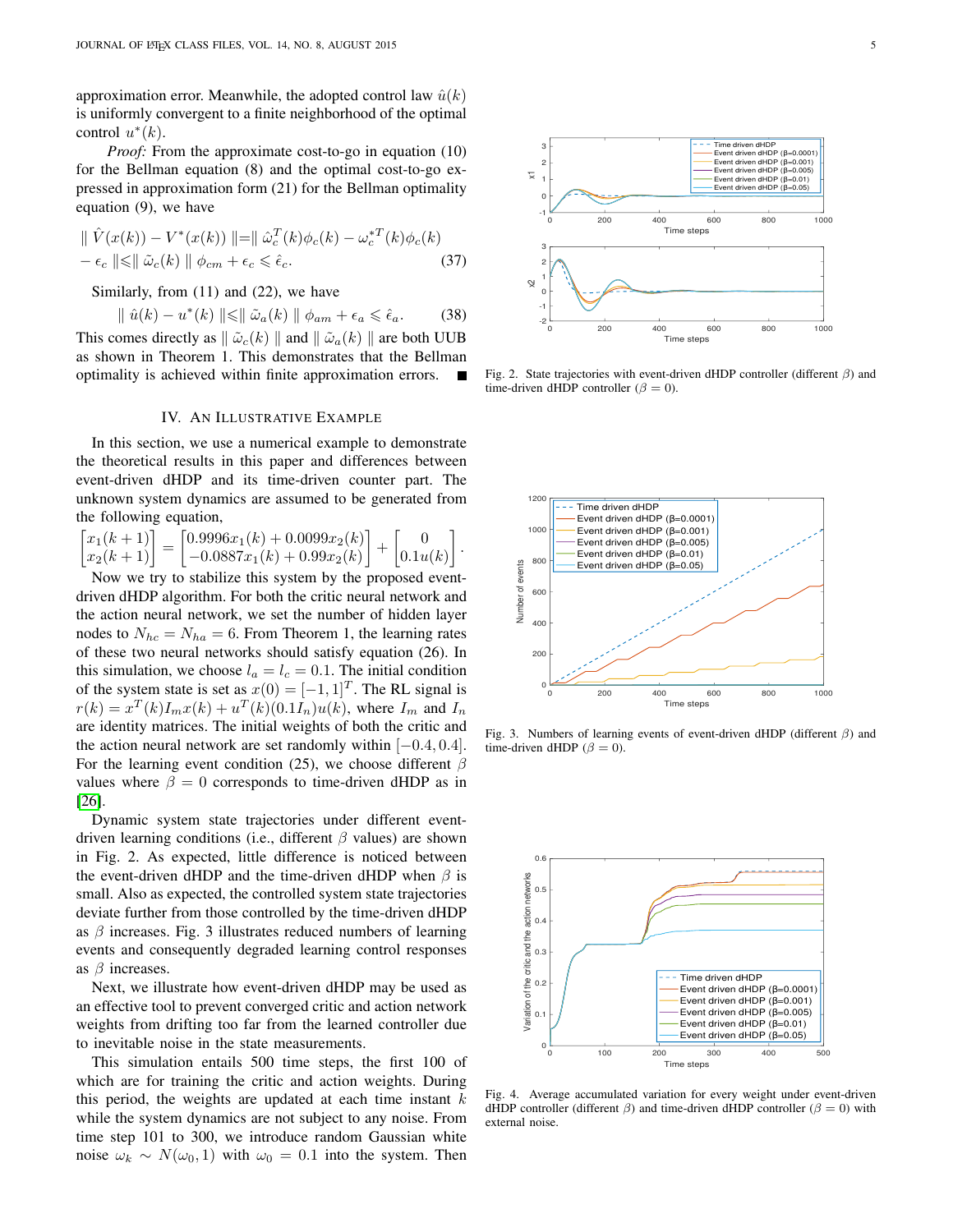from time step 301 to 500, the random Gaussian white noise is removed or the system dynamics evolve under noise free condition. We use event-driven dHDP with different  $\beta$  values and consider the accumulated amount of variation in the critic and action network weights as defined below:

$$
\eta(k) = \frac{\sum_{i=a,c} \sum_{j=0}^{k} \|\hat{\omega}_i(j+1) - \hat{\omega}_i(j)\|^2}{N_{hc} + N_{ha}},
$$
(39)

where  $\|\cdot\|$  denotes the 2-norm.

The first 100 time steps in Fig. 4 shows actual learning in the critic and action networks and such learning converges at about time step 80. From steps 101 to 300, we notice from small to large weight variations corresponding to small to large  $\beta$  values due to the added white Gaussian noise, and such variation is the largest when  $\beta = 0$  or when learning takes place continuously. Therefore we can see how learning event condition (25) helps protect the critic and action networks from drifting away due to random fluctuation in system dynamics.

#### V. CONCLUSION

We have proposed a new event-driven RL control method, i.e., event-driven dHDP based on the time-driven dHDP for a general discrete time nonlinear system. Specifically we introduced a learning event criterion that is directly related to system states such that a learned dHDP controller could be less affected by random fluctuations in the system dynamics. We proved the stability of the closed-loop system under eventdriven dHDP control by using Lyapunov functions as well as the approximate optimality of the dHDP control solution. We demonstrated a significant reduction of weight updating times for event-driven learning from time-driven learning without sacrificing too much system performance.

#### **REFERENCES**

- <span id="page-5-0"></span>[1] M. McCloskey and N. Cohen, "Catastrophic interference in connectionist networks: The sequential learning problem," in *Psychology of learning and motivation*. Elsevier, 1989, vol. 24, pp. 109–165.
- <span id="page-5-1"></span>[2] R. Ratcliff, "Connectionist models of recognition memory: constraints imposed by learning and forgetting functions." *Psychological Review*, vol. 97, no. 2, pp. 285–308, 1990.
- [3] G. Carpenter and S. Grossberg, "Adaptive resonance theory: Stable selforganization of neural recognition codes in response to arbitrary lists of input patterns," in *Proceedings of the Eighth Annual Conference of the Cognitive Science Society*. Erlbaum, 1986, pp. 45–62.
- [4] G. Hinton, J. McClelland, D. Rumelhart *et al.*, *Distributed representations*. Carnegie-Mellon University Pittsburgh, PA, 1984.
- [5] G. Hinton and D. Plaut, "Using fast weights to deblur old memories," in *Proceedings of the ninth annual conference of the Cognitive Science Society*, 1987, pp. 177–186.
- [6] R. Sutton, "Two problems with back propagation and other steepest descent learning procedures for networks," in *Proceedings of the Eighth Annual Conference of the Cognitive Science Society*, 1986, pp. 823–832.
- <span id="page-5-6"></span>[7] Z. Li and D. Hoiem, "Learning without forgetting," *IEEE transactions on pattern analysis and machine intelligence*, vol. 40, no. 12, pp. 2935– 2947, 2017.
- <span id="page-5-2"></span>[8] F. Zenke, B. Poole, and S. Ganguli, "Continual learning through synaptic intelligence," in *Proceedings of the 34th International Conference on Machine Learning-Volume 70*. JMLR. org, 2017, pp. 3987–3995.
- <span id="page-5-3"></span>[9] J. Kirkpatrick, R. Pascanu, N. Rabinowitz *et al.*, "Overcoming catastrophic forgetting in neural networks," *Proceedings of the national academy of sciences*, vol. 114, no. 13, pp. 3521–3526, 2017.
- <span id="page-5-4"></span>[10] G. Carpenter, S. Grossberg, N. Markuzon, J. Reynolds, and D. Rosen, "Fuzzy artmap: A neural network architecture for incremental supervised learning of analog multidimensional maps," *IEEE Transactions on Neural Networks*, vol. 3, no. 5, pp. 698–713, 1992.
- <span id="page-5-5"></span>[11] R. Polikar, L. Upda, S. Upda, and V. Honavar, "Learn++: An incremental learning algorithm for supervised neural networks," *IEEE Transactions on Systems Man and Cybernetics Part C*, vol. 31, no. 4, pp. 497–508, 2001.
- <span id="page-5-7"></span>[12] X. Zhong and H. He, "An event-triggered adp control approach for continuous-time system with unknown internal states," *IEEE Transactions on Cybernetics*, vol. 47, no. 3, pp. 683–694, 2016.
- <span id="page-5-8"></span>[13] X. Yang, H. He, and D. Liu, "Event-triggered optimal neuro-controller design with reinforcement learning for unknown nonlinear systems," *IEEE Transactions on Systems, Man, and Cybernetics: Systems*, no. 99, pp. 1–13, 2017.
- <span id="page-5-9"></span>[14] L. Dong, X. Zhong, C. Sun, and H. He, "Event-triggered adaptive dynamic programming for continuous-time systems with control constraints," *IEEE transactions on neural networks and learning systems*, vol. 28, no. 8, pp. 1941–1952, 2017.
- [15] Y. Zhu, D. Zhao, H. He, and J. Ji, "Event-triggered optimal control for partially unknown constrained-input systems via adaptive dynamic programming," *IEEE Transactions on Industrial Electronics*, vol. 64, no. 5, pp. 4101–4109, 2017.
- <span id="page-5-10"></span>[16] H. Zhang, K. Zhang, G. Xiao, and H. Jiang, "Robust optimal control scheme for unknown constrained-input nonlinear systems via a plug-nplay event-sampled critic-only algorithm," *IEEE Transactions on Systems, Man, and Cybernetics: Systems*, 2019.
- <span id="page-5-11"></span>[17] Q. Zhang, D. Zhao, and D. Wang, "Event-based robust control for uncertain nonlinear systems using adaptive dynamic programming," *IEEE transactions on neural networks and learning systems*, vol. 29, no. 1, pp. 37–50, 2016.
- [18] D. Wang, C. Mu, H. He, and D. Liu, "Event-driven adaptive robust control of nonlinear systems with uncertainties through ndp strategy," *IEEE Transactions on Systems, Man, and Cybernetics: Systems*, vol. 47, no. 7, pp. 1358–1370, 2016.
- [19] D. Wang, C. Mu, D. Liu, and H. Ma, "On mixed data and event driven design for adaptive-critic-based nonlinear H∞ control," *IEEE transactions on neural networks and learning systems*, vol. 29, no. 4, pp. 993–1005, 2017.
- [20] Q. Zhang, D. Zhao, and Y. Zhu, "Event-triggered  $H_{\infty}$  control for continuous-time nonlinear system via concurrent learning," *IEEE Transactions on Systems, Man, and Cybernetics: Systems*, vol. 47, no. 7, pp. 1071–1081, 2016.
- <span id="page-5-12"></span>[21] X. Yang and H. He, "Adaptive critic designs for event-triggered robust control of nonlinear systems with unknown dynamics," *IEEE transactions on cybernetics*, vol. 49, no. 6, pp. 2255–2267, 2018.
- <span id="page-5-13"></span>[22] B. Luo, Y. Yang, D. Liu, and H.-N. Wu, "Event-triggered optimal control with performance guarantees using adaptive dynamic programming," *IEEE transactions on neural networks and learning systems*, 2019.
- <span id="page-5-14"></span>[23] J. Si, A. Barto, W. Powell, and D. Wunsch, *Handbook of learning and approximate dynamic programming*. John Wiley & Sons, 2004, vol. 2.
- <span id="page-5-15"></span>[24] F. Lewis and D. Liu, *Reinforcement learning and approximate dynamic programming for feedback control*. John Wiley & Sons, 2013, vol. 17.
- <span id="page-5-16"></span>[25] P. J. Werbos, "Neural networks for control and system identification," in *Decision and Control, 1989., Proceedings of the 28th IEEE Conference on*. IEEE, 1989, pp. 260–265.
- <span id="page-5-17"></span>[26] J. Si and Y. Wang, "Online learning control by association and reinforcement," *IEEE Transactions on Neural networks*, vol. 12, no. 2, pp. 264–276, 2001.
- <span id="page-5-18"></span>[27] R. Ens and J. Si, "Apache helicopter stabilization using neuro dynamic programming," *Report G6316, AIAA*, 2000.
- <span id="page-5-19"></span>[28] R. Enns and J. Si, "Helicopter trimming and tracking control using direct neural dynamic programming," *IEEE Transactions on Neural Networks*, vol. 14, no. 4, pp. 929–939, 2003.
- <span id="page-5-20"></span>[29] C. Lu, J. Si, and X. Xie, "Direct heuristic dynamic programming for damping oscillations in a large power system," *IEEE Transactions on Systems, Man, and Cybernetics, Part B (Cybernetics)*, vol. 38, no. 4, pp. 1008–1013, 2008.
- <span id="page-5-21"></span>[30] Y. Wen, J. Si, A. Brandt, X. Gao, and H. Huang, "Online reinforcement learning control for the personalization of a robotic knee prosthesis," *IEEE transactions on cybernetics*, pp. 1–11, 2019.
- <span id="page-5-22"></span>[31] X. Gao, J. Si, Y. Wen, M. Li, and H. Huang, "Knowledge-guided reinforcement learning control for robotic lower limb prosthesis," in *International Conference on Robotics and Automation*. IEEE, 2020, in print.
- <span id="page-5-23"></span>[32] A. Sahoo, H. Xu, and S. Jagannathan, "Near optimal event-triggered control of nonlinear discrete-time systems using neurodynamic programming," *IEEE transactions on neural networks and learning systems*, vol. 27, no. 9, pp. 1801–1815, 2016.